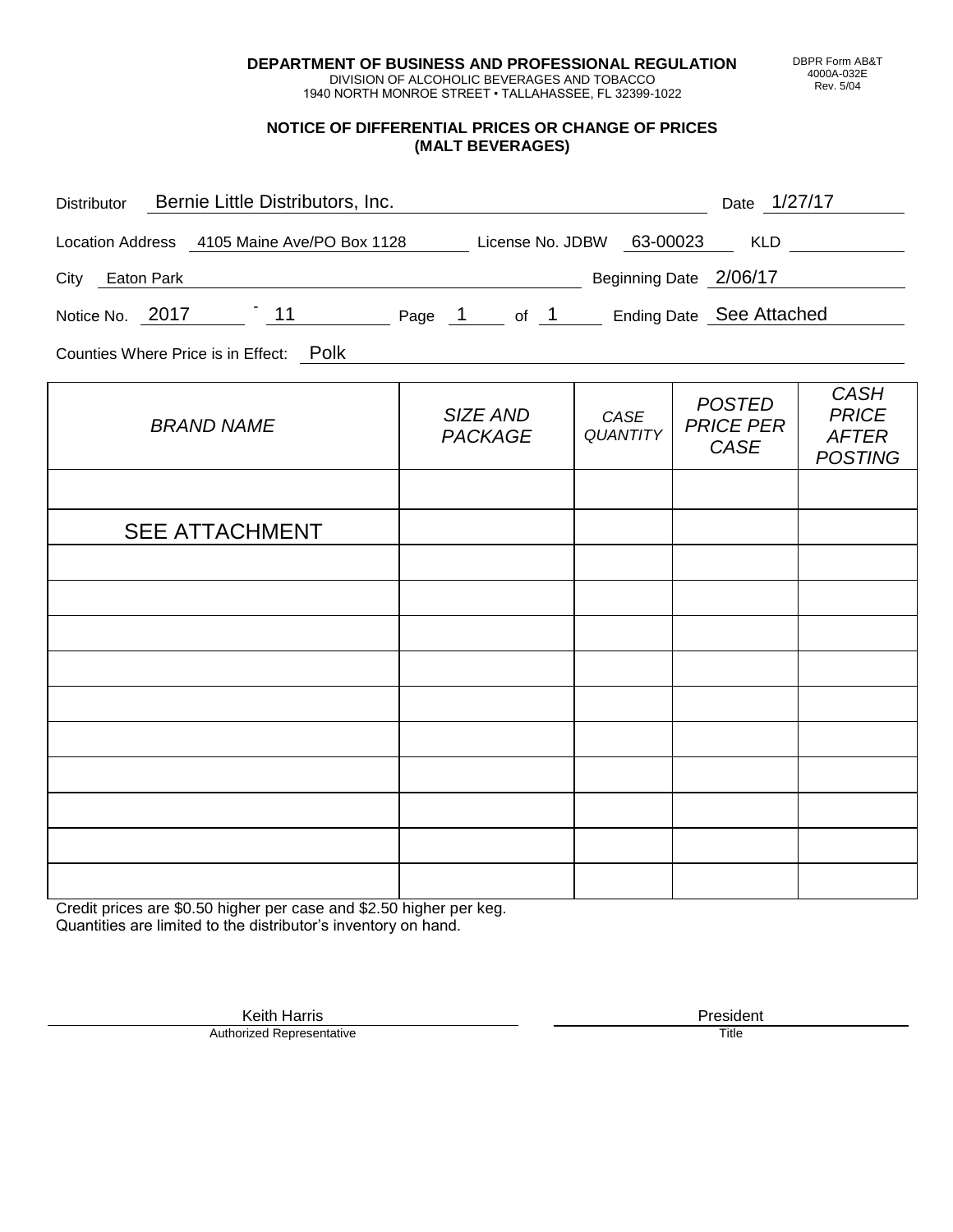## **Bernie Little Distributors, Inc. Price Promotions - 1st Quarter 2017 Updates from 2017-09 made in red Eaton Park - Polk County**

|                                                                           |                         |          |             | Posted  | <b>Frontline</b> |        |          |         |
|---------------------------------------------------------------------------|-------------------------|----------|-------------|---------|------------------|--------|----------|---------|
| <b>Brands</b>                                                             | Package                 | Start    | <b>Stop</b> | Price   | Price            | Qty    | Premise  | Comment |
| Bud, Bud Lt                                                               | 24/8oz Can              | 01/02/17 | 02/11/17    | \$11.40 | \$13.25          | $20+$  | Off      |         |
| Bud & Bud Lt                                                              | 24/8oz Can 2/12         | 01/02/17 | 02/11/17    | \$13.10 | \$13.60          | $5-19$ | Off      |         |
| Bud & Bud Lt                                                              | 24/8oz Can 2/12         | 01/02/17 | 02/11/17    | \$12.20 | \$13.60          | $20+$  | Off      |         |
|                                                                           |                         |          |             |         |                  |        |          |         |
| Michelob Ultra                                                            | 24/8oz Can 2/12         | 01/02/17 | 02/11/17    | \$13.50 | \$14.45          | $5-19$ | Off      |         |
| Michelob Ultra                                                            | 24/8oz Can 2/12         | 01/02/17 | 02/11/17    | \$12.20 | \$14.45          | $20+$  | Off      |         |
| Michelob Ultra                                                            | 24/8oz Can              | 01/02/17 | 02/11/17    | \$12.70 | \$14.35          | $5-19$ | Off      |         |
| Michelob Ultra                                                            | 24/8oz Can              | 01/02/17 | 02/11/17    | \$11.40 | \$14.35          | $20+$  | Off      |         |
| Brands & Packages above may be mixed and matched to achieve qty           |                         |          |             |         |                  |        |          |         |
|                                                                           |                         |          |             |         |                  |        |          |         |
| Bud, Bud Lt                                                               | 24/8oz Can              | 02/13/17 | 03/11/17    | \$11.40 | \$13.25          | $20+$  | Off      |         |
| Bud & Bud Lt                                                              | 24/8oz Can 2/12         | 02/13/17 | 03/11/17    | \$13.10 | \$13.60          | $5-9$  | Off      |         |
| Bud & Bud Lt                                                              | 24/8oz Can 2/12         | 02/13/17 | 03/11/17    | \$11.70 | \$13.60          | $10+$  | Off      |         |
|                                                                           |                         |          |             |         |                  |        |          |         |
| Michelob Ultra                                                            | 24/8oz Can 2/12         | 02/13/17 | 03/11/17    | \$13.50 | \$14.45          | $5-9$  | Off      |         |
| Michelob Ultra                                                            | 24/8oz Can 2/12         | 02/13/17 | 03/11/17    | \$11.70 | \$14.45          | $10+$  | Off      |         |
| Michelob Ultra                                                            | 24/8oz Can              | 02/13/17 | 03/11/17    | \$12.70 | \$14.35          | $5-19$ | Off      |         |
| Michelob Ultra                                                            | 24/8oz Can              | 02/13/17 | 03/11/17    | \$11.40 | \$14.35          | $20+$  | Off      |         |
| Brands & Packages above may be mixed and matched to achieve qty           |                         |          |             |         |                  |        |          |         |
|                                                                           |                         |          |             |         |                  |        |          |         |
| Bud, Bud Lt                                                               | 24/8oz Can              | 03/13/17 | 04/01/17    | \$11.40 | \$13.25          | $20+$  | Off      |         |
| Bud & Bud Lt                                                              | 24/8oz Can 2/12         | 03/13/17 | 04/01/17    | \$13.10 | \$13.60          | $5-19$ | Off      |         |
| Bud & Bud Lt                                                              | 24/8oz Can 2/12         | 03/13/17 | 04/01/17    | \$12.20 | \$13.60          | $20+$  | Off      |         |
|                                                                           |                         |          |             |         |                  |        |          |         |
| Michelob Ultra                                                            | 24/8oz Can 2/12         | 03/13/17 | 04/01/17    | \$13.50 | \$14.45          | $5-19$ | Off      |         |
| Michelob Ultra                                                            | 24/8oz Can 2/12         | 03/13/17 | 04/01/17    | \$12.20 | \$14.45          | $20+$  | Off      |         |
| Michelob Ultra                                                            | 24/8oz Can              | 03/13/17 | 04/01/17    | \$12.70 | \$14.35          | $5-19$ | Off      |         |
| Michelob Ultra                                                            | 24/8oz Can              | 03/13/17 | 04/01/17    | \$11.40 | \$14.35          | $20+$  | Off      |         |
| Brands & Packages above may be mixed and matched to achieve qty           |                         |          |             |         |                  |        |          |         |
| Bud, Bud Lt, Select, Select 55                                            | 24/12oz Can/LNR 4/6     | 01/02/17 | 01/14/17    | \$21.60 | \$23.80          | $10+$  | Off      |         |
|                                                                           |                         |          |             |         |                  |        |          |         |
|                                                                           |                         |          |             |         |                  |        |          |         |
| Mich, Mich Lt, AmberBock, Ultra, Ultra Lime, Ultra Amber 24/12oz LNNR 4/6 |                         | 01/02/17 | 01/14/17    | \$21.60 | \$24.55          | $10+$  | Off      |         |
| Brands & Packages above may be mixed and matched to achieve qty           |                         |          |             |         |                  |        |          |         |
| Bud, Bud Lt, Select, Select 55                                            | 24/12oz Can/LNR 4/6     | 01/16/17 | 04/01/17    | \$21.60 | \$23.80          | $10+$  | Off      |         |
| Mich, Mich Lt, AmberBock                                                  | 24/12oz LNNR 4/6        | 01/16/17 | 04/01/17    | \$21.60 | \$24.55          | $10+$  | Off      |         |
|                                                                           |                         |          |             |         |                  |        |          |         |
| LandShark                                                                 | 24/12oz LNNR 4/6        | 01/16/17 | 04/01/17    | \$21.60 | \$24.55          | 10-111 | Off      |         |
| LandShark                                                                 | 24/12oz LNNR 4/6        | 01/16/17 | 04/01/17    | \$20.25 | \$24.55          | $112+$ | Off      |         |
| Brands & Packages above may be mixed and matched to achieve qty           |                         |          |             |         |                  |        |          |         |
|                                                                           |                         |          |             |         |                  |        |          |         |
| Bud, Bud Lt                                                               | 24/16oz Can 6/4         | 01/02/17 | 04/01/17    | \$22.65 | \$25.65          | $5+$   | On & Off |         |
| Brands & Packages above may be mixed and matched to achieve qty           |                         |          |             |         |                  |        |          |         |
| Bud, Bud Lt                                                               | 24/16oz Can             | 01/02/17 | 04/01/17    | \$20.90 | \$27.60          | $30+$  | Off      |         |
| Brands & Packages above may be mixed and matched to achieve qty           |                         |          |             |         |                  |        |          |         |
|                                                                           |                         |          |             |         |                  |        |          |         |
| Bud, Bud Lt, Select & Select 55                                           | 18pk/12oz Can & LNNR    | 01/02/17 | 04/01/17    | \$14.80 | \$16.90          | $20+$  | Off      |         |
| Brands & Packages above may be mixed and matched to achieve qty           |                         |          |             |         |                  |        |          |         |
|                                                                           |                         |          |             |         |                  |        |          |         |
| Bud, Bud Lt, Select & Select 55                                           | 24/12oz LNNR 2/12       | 01/02/17 | 04/01/17    | \$21.55 | \$22.50          | $10+$  | On       |         |
| Brands & Packages above may be mixed and matched to achieve qty           |                         |          |             |         |                  |        |          |         |
| Bud, Bud Lt, Select & Select 55                                           | 24/12oz Can & LNNR 2/12 | 01/02/17 |             |         | \$22.50          | $10+$  | Off      |         |
| Brands & Packages above may be mixed and matched to achieve qty           |                         |          | 01/25/17    | \$21.55 |                  |        |          |         |
|                                                                           |                         |          |             |         |                  |        |          |         |
| Bud, Bud Lt, Select & Select 55                                           | 24/12oz Can & LNNR 2/12 | 01/26/17 | 02/04/17    | \$21.55 | \$22.50          | 10-49  | Off      |         |
| Bud, Bud Lt, Select & Select 55                                           | 24/12oz Can & LNNR 2/12 | 01/26/17 | 02/04/17    | \$17.80 | \$22.50          | $50+$  | Off      |         |
|                                                                           |                         |          |             |         |                  |        |          |         |
| BL Lime, Platinum & Bud Black Crown                                       | 24/12oz Can & LNNR 2/12 | 01/26/17 | 02/04/17    | \$23.15 | \$24.10          | $1-49$ | Off      |         |
| BL Lime, Platinum & Bud Black Crown                                       | 24/12oz Can & LNNR 2/12 | 01/26/17 | 02/04/17    | \$17.80 | \$24.10          | $50+$  | Off      |         |
| Brands & Packages above may be mixed and matched to achieve qty           |                         |          |             |         |                  |        |          |         |
| Bud, Bud Lt, Select & Select 55                                           | 24/12oz Can & LNNR 2/12 | 02/06/17 | 04/01/17    | \$21.55 | \$22.50          | $10+$  | Off      |         |
| Brands & Packages above may be mixed and matched to achieve qty           |                         |          |             |         |                  |        |          |         |
|                                                                           |                         |          |             |         |                  |        |          |         |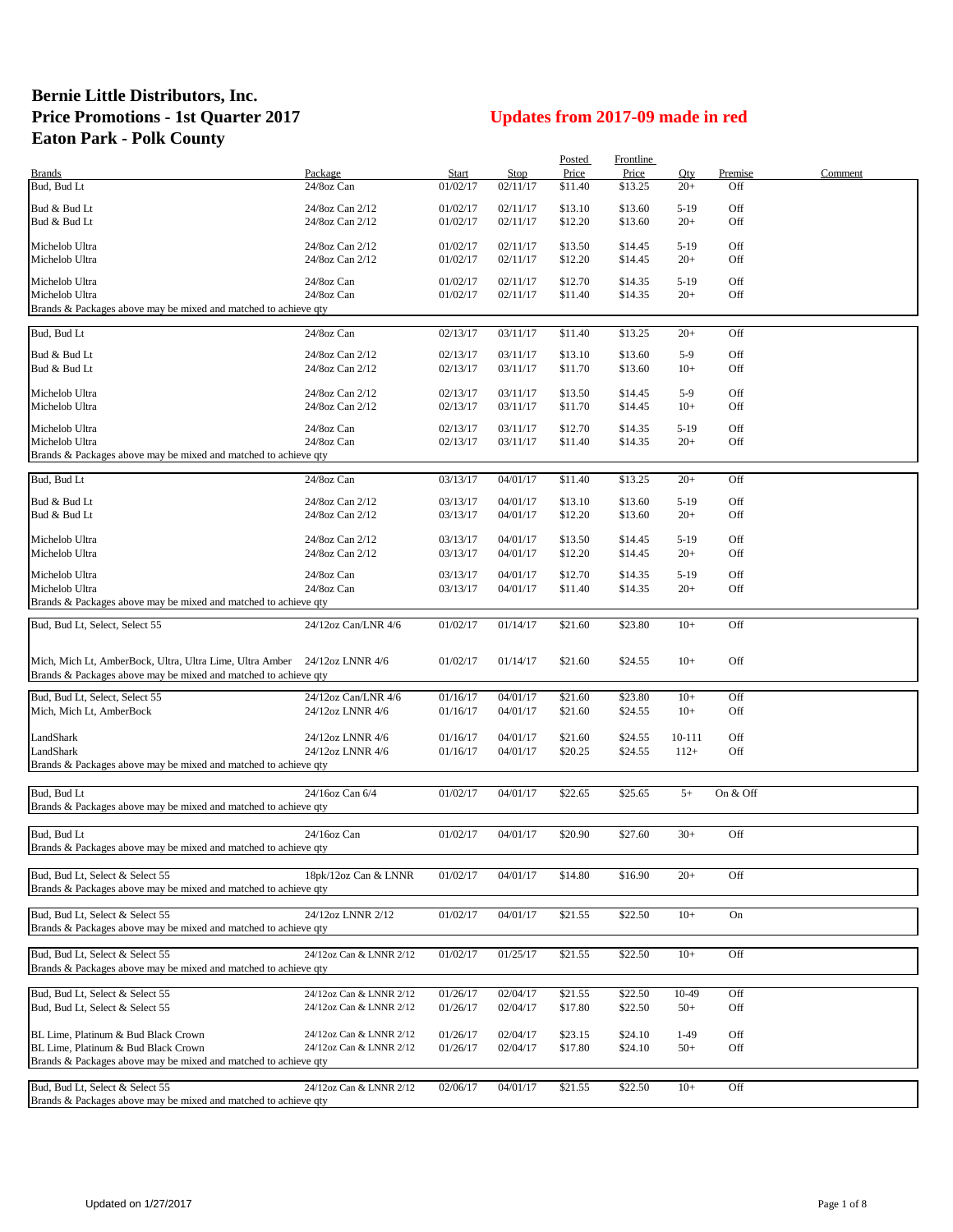|                                                                 |                        |          |             | Posted  | <b>Frontline</b> |           |         |         |
|-----------------------------------------------------------------|------------------------|----------|-------------|---------|------------------|-----------|---------|---------|
| <b>Brands</b>                                                   | Package                | Start    | <b>Stop</b> | Price   | Price            | Qty       | Premise | Comment |
| Bud, Bud Lt, Select & Select 55                                 | 24/12oz Can            | 01/02/17 | 04/01/17    | \$20.75 | \$22.60          | 10-44     | Off     |         |
| Bud, Bud Lt, Select & Select 55                                 | $24/12$ oz Can         | 01/02/17 | 04/01/17    | \$19.75 | \$22.60          | $45+$     | Off     |         |
|                                                                 |                        |          |             |         |                  |           |         |         |
| Bud, Bud Lt,                                                    | 24/12oz LNNR           | 01/02/17 | 04/01/17    | \$20.75 | \$22.60          | 10-44     | Off     |         |
| Bud, Bud Lt,                                                    | 24/12oz LNNR           | 01/02/17 | 04/01/17    | \$19.75 | \$22.60          | $45+$     | Off     |         |
|                                                                 |                        |          |             |         |                  |           |         |         |
| <b>Bud Light Lime</b>                                           | 24/12oz LNNR/Can       | 01/02/17 | 04/01/17    | \$22.20 | \$24.10          | 10-44     | Off     |         |
| <b>Bud Light Lime</b>                                           | 24/12oz LNNR/Can       | 01/02/17 | 04/01/17    | \$19.75 | \$24.10          | $45+$     | Off     |         |
|                                                                 |                        |          |             |         |                  |           |         |         |
| Michelob Ultra                                                  | 24/12oz Can & LNNR     | 01/02/17 | 04/01/17    | \$22.20 | \$24.10          | 10-44     | Off     |         |
| Michelob Ultra                                                  | 24/12oz Can & LNNR     | 01/02/17 | 04/01/17    | \$20.70 | \$24.10          | $45+$     | Off     |         |
| Brands & Packages above may be mixed and matched to achieve qty |                        |          |             |         |                  |           |         |         |
|                                                                 |                        |          |             |         |                  |           |         |         |
| Bud, Bud Lt                                                     | 3/8/16oz Can           | 01/02/17 | 01/28/17    | \$19.45 | \$25.20          | $25+$     | Off     |         |
| Michelob Ultra                                                  | 3/8/16oz Can           | 01/02/17 | 01/28/17    | \$19.45 | \$27.10          | $25+$     | Off     |         |
| Brands & Packages above may be mixed and matched to achieve qty |                        |          |             |         |                  |           |         |         |
|                                                                 |                        |          |             |         |                  |           |         |         |
| Bud, Bud Lt                                                     | 24/16oz CALNR          | 01/02/17 | 04/01/17    | \$24.85 | \$28.50          | $98+$     | Off     |         |
| Brands & Packages above may be mixed and matched to achieve qty |                        |          |             |         |                  |           |         |         |
|                                                                 |                        |          |             |         |                  |           |         |         |
| Bud, Bud Lt                                                     | 20/16oz CALNR          | 01/02/17 | 02/04/17    | \$17.95 | \$23.00          | 33-131    | Off     |         |
| Bud, Bud Lt                                                     | 20/16oz CALNR          | 01/02/17 | 02/04/17    | \$17.45 | \$23.00          | $132+$    | Off     |         |
|                                                                 |                        |          |             |         |                  |           |         |         |
| Bud, Bud Lt                                                     | 20/16oz CALNR          | 02/06/17 | 04/01/17    | \$19.75 | \$23.00          | $1 - 32$  | Off     |         |
| Bud, Bud Lt                                                     | 20/16oz CALNR          | 02/06/17 | 04/01/17    | \$17.95 | \$23.00          | $33+$     | Off     |         |
| Brands & Packages above may be mixed and matched to achieve qty |                        |          |             |         |                  |           |         |         |
|                                                                 |                        |          |             |         |                  |           |         |         |
| Bud, Bud Lt                                                     | 15/16oz ALNR/CALNR     | 01/02/17 | 04/01/17    | \$13.90 | \$17.25          | $15+$     | Off     |         |
| Brands & Packages above may be mixed and matched to achieve qty |                        |          |             |         |                  |           |         |         |
|                                                                 |                        |          |             |         |                  |           |         |         |
| Bud, Bud Lt                                                     | 15/16oz ALNR/CALNR     | 01/02/17 | 04/01/17    | \$13.80 | \$17.25          | $50+$     | On      |         |
| Brands & Packages above may be mixed and matched to achieve qty |                        |          |             |         |                  |           |         |         |
| Bud, Bud Light                                                  | 20/16oz CALNR          | 01/02/17 | 04/01/17    | \$18.85 | \$23.00          | $1 - 143$ | On      |         |
| Bud, Bud Light                                                  | 20/16oz CALNR          | 01/02/17 | 04/01/17    | \$17.20 | \$23.00          | $144+$    | On      |         |
|                                                                 |                        |          |             |         |                  |           |         |         |
| Bud, Bud Light, Select                                          | 24/16oz ALNR/CALNR     | 01/02/17 | 04/01/17    | \$23.00 | \$28.50          | $1-49$    | On      |         |
| Bud, Bud Light, Select                                          | 24/16oz ALNR/CALNR     | 01/02/17 | 04/01/17    | \$22.75 | \$28.50          | 50-143    | On      |         |
| Bud, Bud Light, Select                                          | 24/16oz ALNR/CALNR     | 01/02/17 | 04/01/17    | \$21.55 | \$28.50          | $144+$    | On      |         |
|                                                                 |                        |          |             |         |                  |           |         |         |
| <b>Bud Light Lime</b>                                           | 24/16oz ALNR 4/6       | 01/02/17 | 04/01/17    | \$27.65 | \$31.20          | $50+$     | On      |         |
| Michelob Ultra                                                  | 24/16oz ALNR           | 01/02/17 | 04/01/17    | \$27.65 | \$31.20          | $50+$     | On      |         |
| Michelob Ultra                                                  | 24/16oz CALNR          | 01/02/17 | 04/01/17    | \$35.85 | \$37.25          | 5-49      | On      |         |
| Michelob Ultra                                                  | 24/16oz CALNR          | 01/02/17 | 04/01/17    | \$33.70 | \$37.25          | $50+$     | On      |         |
| Brands & Packages above may be mixed and matched to achieve qty |                        |          |             |         |                  |           |         |         |
|                                                                 |                        |          |             |         |                  |           |         |         |
| Oculto                                                          | 24/12oz LNNR 2/12      | 01/02/17 | 04/01/17    | \$26.65 | \$29.90          | $20+$     | Off     |         |
|                                                                 |                        |          |             |         |                  |           |         |         |
| <b>BLL Mix a Rita</b>                                           | 18/8oz Can Loose       | 01/02/17 | 04/01/17    | \$16.55 | \$18.05          | $5+$      | Off     |         |
|                                                                 |                        |          |             |         |                  |           |         |         |
| <b>BLL Mix a Rita</b>                                           | 24/8oz Can Loose       | 01/02/17 | 04/01/17    | \$22.05 | \$24.10          | $5 - 62$  | Off     |         |
| <b>BLL Mix a Rita</b>                                           | 24/8oz Can Loose       | 01/02/17 | 04/01/17    | \$21.05 | \$24.10          | $63+$     | Off     |         |
|                                                                 |                        |          |             |         |                  |           |         |         |
| BL Lime, Platinum, Black Crown, Mich Lt & Ultra                 | 18/12oz LNNR/Cans      | 01/02/17 | 04/01/17    | \$16.95 | \$18.45          | $5 - 59$  | Off     |         |
| BL Lime, Platinum, Black Crown, Mich Lt & Ultra                 | 18/12oz LNNR/Cans      | 01/02/17 | 04/01/17    | \$15.85 | \$18.45          | $60+$     | Off     |         |
| Brands & Packages above may be mixed and matched to achieve qty |                        |          |             |         |                  |           |         |         |
|                                                                 |                        |          |             |         |                  |           |         |         |
| Michelob Ultra                                                  | 24/16oz CALNR          | 01/02/17 | 04/01/17    | \$35.85 | \$37.25          | $5+$      | Off     |         |
|                                                                 |                        |          |             |         |                  |           |         |         |
| Mich, Mic Lt, Ultra, Ultra Amber, Amberbock & Ultra Lime        |                        |          |             |         |                  |           |         |         |
| Cactus                                                          | 24/12oz Can/LNNR 2/12  | 01/02/17 | 04/01/17    | \$23.90 | \$24.85          | $5+$      | Off     |         |
| Michelob Ultra                                                  | 24/16oz CALNR 3/8      | 01/02/17 | 04/01/17    | \$35.85 | \$37.25          | $5+$      | Off     |         |
| Brands & Packages above may be mixed and matched to achieve qty |                        |          |             |         |                  |           |         |         |
|                                                                 |                        |          |             |         |                  |           |         |         |
| BL Lime, Platinum, Black Crown & Landshark                      | 24/12oz LNNR 2/12      | 01/02/17 | 04/01/17    | \$20.45 | \$24.10          | $10+$     | On      |         |
| BL Lime, Platinum & Landshark                                   | 24/12oz Cans 2/12      | 01/02/17 | 04/01/17    | \$20.45 | \$24.10          | $10+$     | On      |         |
| Brands & Packages above may be mixed and matched to achieve qty |                        |          |             |         |                  |           |         |         |
| BL Lime, Platinum & Black Crown                                 | 24/12oz Cans/LNNR 2/12 | 01/02/17 | 01/25/17    | \$23.15 | \$24.10          | $1+$      | Off     |         |
|                                                                 |                        |          |             |         |                  |           |         |         |
| BLL Rita Family (Lime, Straw, Mango, Raz, Seasonal)             | 24/8oz Can 2/12        | 01/02/17 | 01/25/17    | \$23.15 | \$24.10          | $1 - 6$   | Off     |         |
| BLL Rita Family (Lime, Straw, Mango, Raz, Seasonal)             | 24/8oz Can 2/12        | 01/02/17 | 01/25/17    | \$21.30 | \$24.10          | $7+$      | Off     |         |
| Brands & Packages above may be mixed and matched to achieve qty |                        |          |             |         |                  |           |         |         |
|                                                                 |                        |          |             |         |                  |           |         |         |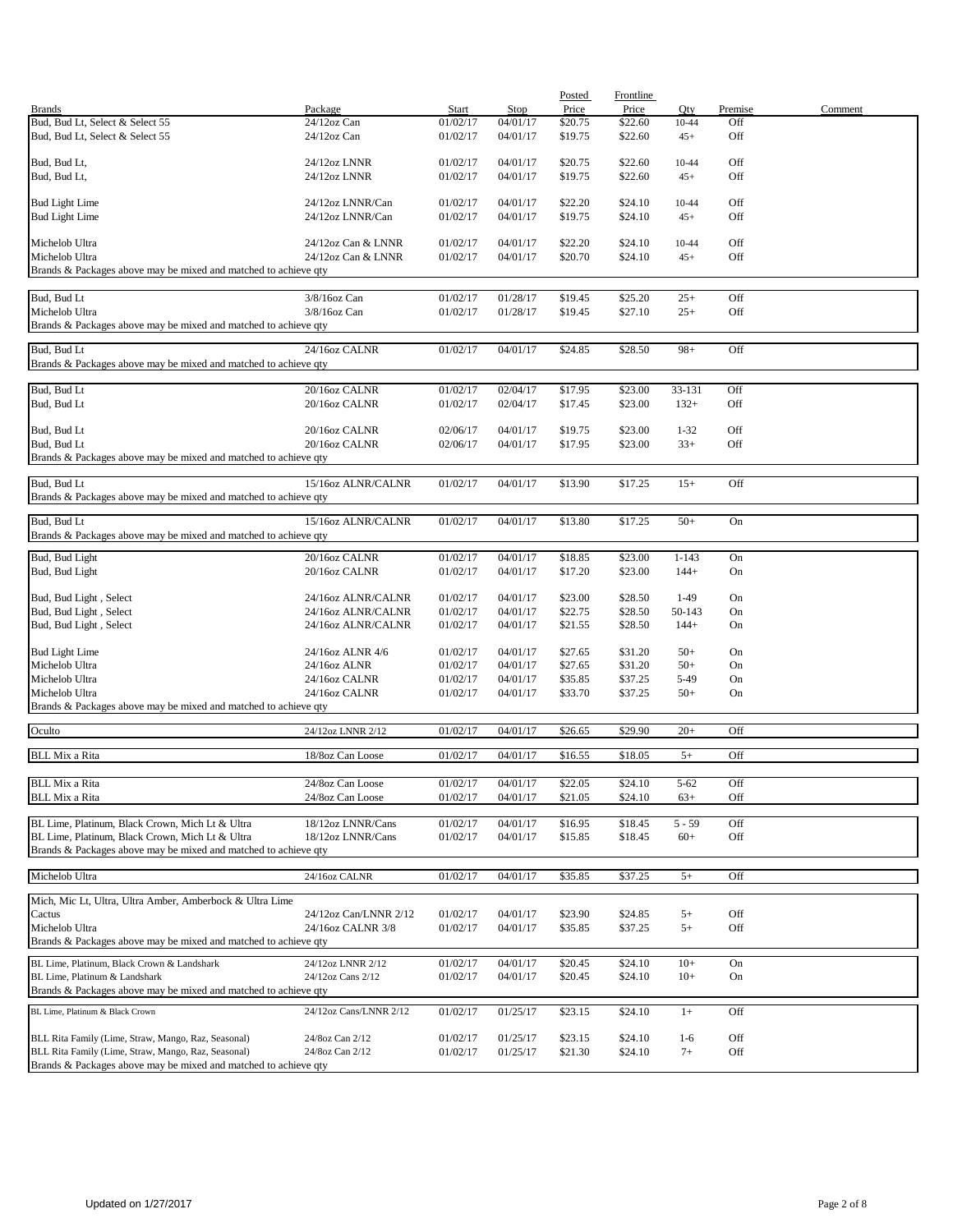| <b>Brands</b>                                                                                          | Package                | <b>Start</b> | Stop     | Posted<br>Price | Frontline<br>Price | Qty       | Premise    | Comment    |
|--------------------------------------------------------------------------------------------------------|------------------------|--------------|----------|-----------------|--------------------|-----------|------------|------------|
| BLL Rita Family (Lime, Straw, Mango, Raz, Seasonal)                                                    | 24/8oz Can 2/12        | 01/26/17     | 02/04/17 | \$23.15         | \$24.10            | $1-6$     | Off        |            |
| BLL Rita Family (Lime, Straw, Mango, Raz, Seasonal)                                                    | 24/8oz Can 2/12        | 01/26/17     | 02/04/17 | \$21.30         | \$24.10            | $7+$      | Off        |            |
| Brands & Packages above may be mixed and matched to achieve qty                                        |                        |              |          |                 |                    |           |            |            |
| BL Lime, Platinum & Black Crown                                                                        | 24/12oz Cans/LNNR 2/12 | 02/06/17     | 04/01/17 | \$23.15         | \$24.10            | $1+$      | Off        |            |
|                                                                                                        |                        |              |          |                 |                    |           |            |            |
| BLL Rita Family (Lime, Straw, Mango, Raz, Seasonal)                                                    | 24/8oz Can 2/12        | 02/06/17     | 04/01/17 | \$23.15         | \$24.10            | $1-6$     | Off        |            |
| BLL Rita Family (Lime, Straw, Mango, Raz, Seasonal)                                                    | 24/8oz Can 2/12        | 02/06/17     | 04/01/17 | \$21.30         | \$24.10            | $7+$      | Off        |            |
| Brands & Packages above may be mixed and matched to achieve qty                                        |                        |              |          |                 |                    |           |            |            |
|                                                                                                        |                        |              |          |                 |                    |           |            |            |
| Busch, Busch Lt, Nat Lt, Nat Ice & Rolling Rock                                                        | $24/12$ oz Can S/C     | 01/02/17     | 01/14/17 | \$15.35         | \$17.00            | $15+$     | Off        |            |
| Brands & Packages above may be mixed and matched to achieve qty                                        |                        |              |          |                 |                    |           |            |            |
| <b>Natty Daddy</b>                                                                                     | 24/12oz Can S/C        | 01/02/17     | 01/14/17 | \$14.35         | \$16.10            | $5+$      | Off        |            |
|                                                                                                        |                        |              |          |                 |                    |           |            |            |
| Busch, Busch Lt, Nat Lt, Nat Ice & Rolling Rock                                                        | 24/12oz Can S/C        | 01/16/17     | 04/29/17 | \$15.35         | \$17.00            | 15-76     | Off        |            |
| Busch, Busch Lt, Nat Lt, Nat Ice & Rolling Rock                                                        | $24/12$ oz Can S/C     | 01/16/17     | 04/29/17 | \$13.80         | \$17.00            | $77+$     | Off        |            |
|                                                                                                        |                        |              |          |                 |                    |           |            |            |
| <b>Natty Daddy</b>                                                                                     | $24/12$ oz Can S/C     | 01/16/17     | 04/29/17 | \$14.35         | \$16.10            | $5 - 76$  | Off        |            |
| Natty Daddy                                                                                            | 24/12oz Can S/C        | 01/16/17     | 04/29/17 | \$13.80         | \$16.10            | $77+$     | Off        |            |
| Brands & Packages above may be mixed and matched to achieve qty                                        |                        |              |          |                 |                    |           |            |            |
|                                                                                                        |                        |              |          |                 |                    |           |            |            |
| Busch, Busch Lt, Nat Lt, Nat Ice, Bud Ice, Rolling Rock &                                              |                        |              |          |                 |                    |           |            |            |
| <b>Busch Ice</b>                                                                                       | 18/12oz Cans/LNNR      | 01/02/17     | 04/01/17 | \$9.35          | \$12.40            | $40+$     | Off        |            |
| Brands & Packages above may be mixed and matched to achieve qty                                        |                        |              |          |                 |                    |           |            |            |
| King Cobra & High Gravity                                                                              | 24/16oz Can 6/4        | 01/02/17     | 04/01/17 | \$17.75         | \$19.55            | $5+$      | Off        |            |
| Brands & Packages above may be mixed and matched to achieve qty                                        |                        |              |          |                 |                    |           |            |            |
|                                                                                                        |                        |              |          |                 |                    |           |            |            |
| Best Damn Root Beer, Cherry Cola & Cream Soda                                                          | 24/12oz LNNR 4/6       | 03/06/17     | 03/11/17 | \$19.60         | \$30.70            | $15+$     | Off        | <b>New</b> |
| Brands & Packages above may be mixed and matched to achieve qty                                        |                        |              |          |                 |                    |           |            |            |
|                                                                                                        | 24/12oz LNNR           | 01/02/17     | 04/01/17 | \$19.70         | \$27.75            | $56+$     | Off        |            |
| Shock Top & Shock Top Sampler<br>Brands & Packages above may be mixed and matched to achieve qty       |                        |              |          |                 |                    |           |            |            |
|                                                                                                        |                        |              |          |                 |                    |           |            |            |
| Shock Top & Shock Top Lemon                                                                            | $15/12$ oz Can         | 01/02/17     | 04/01/17 | \$13.65         | \$15.25            | $50+$     | Off        |            |
| Brands & Packages above may be mixed and matched to achieve qty                                        |                        |              |          |                 |                    |           |            |            |
|                                                                                                        |                        |              |          |                 |                    |           |            |            |
| Shock Top & Shock Top Lemon                                                                            | 30/12oz Can 2/15       | 01/02/17     | 04/01/17 | \$25.70         | \$28.90            | $25+$     | Off        |            |
| Brands & Packages above may be mixed and matched to achieve qty                                        |                        |              |          |                 |                    |           |            |            |
| Shock Top, Apple Wheat, Lemon, Pumpkin, Rasp, IPA, Winter Combo,                                       |                        |              |          |                 |                    |           |            |            |
| Choc, Pretzel, Ginger                                                                                  | 24/12oz LNNR 4/6       | 01/02/17     | 03/04/17 | \$26.10         | \$27.75            | $20 - 55$ | Off        |            |
| Shock Top, Apple Wheat, Lemon, Pumpkin, Rasp, IPA, Winter Combo,                                       |                        |              |          |                 |                    |           |            |            |
| Choc, Pretzel, Ginger                                                                                  | 24/12oz LNNR 4/6       | 01/02/17     | 03/04/17 | \$25.10         | \$27.75            | 56-111    | Off        |            |
| Shock Top, Apple Wheat, Lemon, Pumpkin, Rasp, IPA, Winter Combo,<br>Choc, Pretzel, Ginger              | 24/12oz LNNR 4/6       | 01/02/17     | 03/04/17 | \$24.10         | \$27.75            | $112+$    | Off        |            |
| Brands & Packages above may be mixed and matched to achieve qty                                        |                        |              |          |                 |                    |           |            |            |
|                                                                                                        |                        |              |          |                 |                    |           |            |            |
| Shock Top, Apple Wheat, Lemon, Pumpkin, Rasp, IPA, Winter Combo,                                       |                        |              |          |                 |                    |           | Off        |            |
| Choc, Pretzel, Ginger                                                                                  | 24/12oz LNNR 4/6       | 03/06/17     | 03/11/17 | \$19.20         | \$27.75            | $20+$     |            |            |
| Shock Top, Apple Wheat, Lemon, Pumpkin, Rasp, IPA, Winter Combo,                                       |                        |              |          |                 |                    |           |            |            |
| Choc, Pretzel, Ginger                                                                                  | 24/12oz LNNR 4/6       | 03/13/17     | 04/01/17 | \$26.10         | \$27.75            | $20 - 55$ | Off        |            |
| Shock Top, Apple Wheat, Lemon, Pumpkin, Rasp, IPA, Winter Combo,                                       |                        |              |          |                 |                    |           |            |            |
| Choc, Pretzel, Ginger<br>Shock Top, Apple Wheat, Lemon, Pumpkin, Rasp, IPA, Winter Combo,              | 24/12oz LNNR 4/6       | 03/13/17     | 04/01/17 | \$25.10         | \$27.75            | 56-111    | Off        |            |
| Choc, Pretzel, Ginger                                                                                  | 24/12oz LNNR 4/6       | 03/13/17     | 04/01/17 | \$24.10         | \$27.75            | $112+$    | Off        |            |
| Brands & Packages above may be mixed and matched to achieve qty                                        |                        |              |          |                 |                    |           |            |            |
| Wild Blue & Redbridge                                                                                  | 24/12oz LNNR 4/6       | 01/02/17     | 04/01/17 | \$28.65         | \$29.35            | $28+$     | Off        |            |
| Brands & Packages above may be mixed and matched to achieve qty                                        |                        |              |          |                 |                    |           |            |            |
|                                                                                                        |                        |              |          |                 |                    |           |            |            |
| Kirin Ichiban & Kirin Light                                                                            | 24/12oz LNNR 4/6       | 01/02/17     | 04/01/17 | \$23.50         | \$27.75            | $10+$     | Off        |            |
| Brands & Packages above may be mixed and matched to achieve qty                                        |                        |              |          |                 |                    |           |            |            |
|                                                                                                        |                        |              |          |                 |                    |           |            |            |
| Becks, Lt, Dark, Oktob, Sapphire, Becks NA & Bass<br>Becks, Lt, Dark, Oktob, Sapphire, Becks NA & Bass | 24/12oz LNNR 4/6       | 01/02/17     | 04/01/17 | \$22.05         | \$24.55            | 56-111    | Off<br>Off |            |
| Brands & Packages above may be mixed and matched to achieve qty                                        | 24/12oz LNNR 4/6       | 01/02/17     | 04/01/17 | \$19.80         | \$24.55            | $112+$    |            |            |
|                                                                                                        |                        |              |          |                 |                    |           |            |            |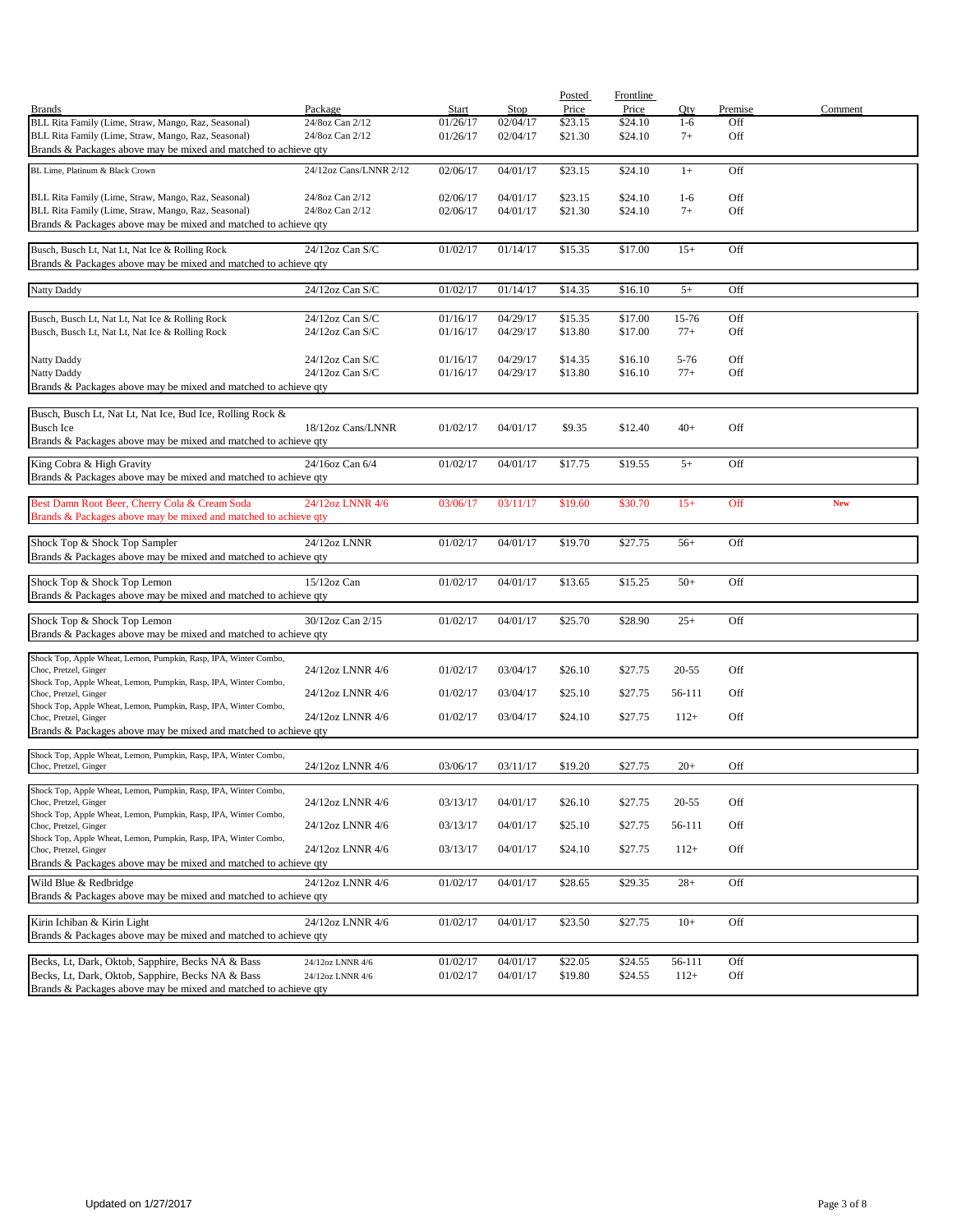|                                                                                 |                       |              |          | Posted  | Frontline |         |         |         |
|---------------------------------------------------------------------------------|-----------------------|--------------|----------|---------|-----------|---------|---------|---------|
| <b>Brands</b>                                                                   | Package               | <b>Start</b> | Stop     | Price   | Price     | Oty     | Premise | Comment |
| Becks, Light, Dark, Oktoberfest, Sapphire & Bass                                | 24/12oz LNNR/CAN 2/12 | 01/02/17     | 01/07/17 | \$20.35 | \$24.10   | 56-111  | Off     |         |
| Becks, Light, Dark, Oktoberfest, Sapphire & Bass                                | 24/12oz LNNR/CAN 2/12 | 01/02/17     | 01/07/17 | \$19.80 | \$24.10   | $112+$  | Off     |         |
| Becks, Light, Dark, Oktoberfest, Sapphire & Bass                                | 24/12oz LNNR/CAN 2/12 | 01/09/17     | 01/14/17 | \$19.20 | \$24.10   | $10+$   | Off     |         |
| Land Shark                                                                      | 24/12oz LNNR/CAN 2/12 | 01/09/17     | 01/14/17 | \$19.20 | \$24.10   | $10+$   | Off     |         |
| Becks, Light, Dark, Oktoberfest, Sapphire & Bass                                | 24/12oz LNNR/CAN 2/12 | 01/16/17     | 01/28/17 | \$20.35 | \$24.10   | 56-111  | Off     |         |
| Becks, Light, Dark, Oktoberfest, Sapphire & Bass                                | 24/12oz LNNR/CAN 2/12 | 01/16/17     | 01/28/17 | \$19.80 | \$24.10   | $112+$  | Off     |         |
| <b>Land Shark</b>                                                               | 24/12oz LNNR/CAN 2/12 | 01/16/17     | 01/28/17 | \$22.15 | \$24.10   | 56-111  | Off     |         |
| Land Shark                                                                      | 24/12oz LNNR/CAN 2/12 | 01/16/17     | 01/28/17 | \$20.35 | \$24.10   | $112+$  | Off     |         |
| Becks, Light, Dark, Oktoberfest, Sapphire & Bass                                | 24/12oz LNNR/CAN 2/12 | 01/30/17     | 02/04/17 | \$19.20 | \$24.10   | $10+$   | Off     |         |
| Land Shark                                                                      | 24/12oz LNNR/CAN 2/12 | 01/30/17     | 02/04/17 | \$19.20 | \$24.10   | $10+$   | Off     |         |
| Becks, Light, Dark, Oktoberfest, Sapphire & Bass                                | 24/12oz LNNR/CAN 2/12 | 02/06/17     | 02/18/17 | \$20.35 | \$24.10   | 56-111  | Off     |         |
| Becks, Light, Dark, Oktoberfest, Sapphire & Bass                                | 24/12oz LNNR/CAN 2/12 | 02/06/17     | 02/18/17 | \$19.80 | \$24.10   | $112+$  | Off     |         |
| <b>Land Shark</b>                                                               | 24/12oz LNNR/CAN 2/12 | 02/06/17     | 02/18/17 | \$22.15 | \$24.10   | 56-111  | Off     |         |
| <b>Land Shark</b>                                                               | 24/12oz LNNR/CAN 2/12 | 02/06/17     | 02/18/17 | \$20.35 | \$24.10   | $112+$  | Off     |         |
| Becks, Light, Dark, Oktoberfest, Sapphire & Bass                                | 24/12oz LNNR/CAN 2/12 | 02/20/17     | 03/04/17 | \$20.35 | \$24.10   | 56-111  | Off     |         |
| Becks, Light, Dark, Oktoberfest, Sapphire & Bass                                | 24/12oz LNNR/CAN 2/12 | 02/20/17     | 03/04/17 | \$19.80 | \$24.10   | $112+$  | Off     |         |
| <b>Land Shark</b>                                                               | 24/12oz LNNR/CAN 2/12 | 02/20/17     | 03/04/17 | \$22.15 | \$24.10   | 56-111  | Off     |         |
| <b>Land Shark</b>                                                               | 24/12oz LNNR/CAN 2/12 | 02/20/17     | 03/04/17 | \$20.35 | \$24.10   | $112+$  | Off     |         |
| Becks, Light, Dark, Oktoberfest, Sapphire & Bass                                | 24/12oz LNNR/CAN 2/12 | 03/06/17     | 03/11/17 | \$19.20 | \$24.10   | $10+$   | Off     |         |
| <b>Land Shark</b>                                                               | 24/12oz LNNR/CAN 2/12 | 03/06/17     | 03/11/17 | \$19.20 | \$24.10   | $10+$   | Off     |         |
| Becks, Light, Dark, Oktoberfest, Sapphire & Bass                                | 24/12oz LNNR/CAN 2/12 | 03/13/17     | 04/15/17 | \$20.35 | \$24.10   | 56-111  | Off     |         |
| Becks, Light, Dark, Oktoberfest, Sapphire & Bass                                | 24/12oz LNNR/CAN 2/12 | 03/13/17     | 04/15/17 | \$19.80 | \$24.10   | $112+$  | Off     |         |
| <b>Land Shark</b>                                                               | 24/12oz LNNR/CAN 2/12 | 03/13/17     | 04/15/17 | \$22.15 | \$24.10   | 56-111  | Off     |         |
| <b>Land Shark</b>                                                               | 24/12oz LNNR/CAN 2/12 | 03/13/17     | 04/15/17 | \$20.35 | \$24.10   | $112+$  | Off     |         |
| Brands & Packages above may be mixed and matched to achieve qty                 |                       |              |          |         |           |         |         |         |
|                                                                                 |                       |              |          |         |           |         |         |         |
| Beck's, Sapphire, Black Crown, BL Lime, Platinum, Michelob<br>Ultra & Landshark | 24/16oz CAN 6/4       | 01/02/17     | 02/04/17 | \$25.75 | \$28.00   | $1 - 2$ | Off     |         |
| Beck's, Sapphire, Black Crown, BL Lime, Platinum, Michelob<br>Ultra & Landshark | 24/16oz CAN 6/4       | 01/02/17     | 02/04/17 | \$24.90 | \$28.00   | $3+$    | Off     |         |
|                                                                                 |                       |              |          |         |           |         |         |         |
| Shock Top, Apple, Lemon, Pumpkin, Shockolate & Twisted                          |                       |              |          |         |           |         |         |         |
| Pretzel                                                                         | 24/16oz CAN 6/4       | 01/02/17     | 02/04/17 | \$29.80 | \$33.50   | $1 - 2$ | Off     |         |
| Shock Top, Apple, Lemon, Pumpkin, Shockolate & Twisted<br>Pretzel               | 24/16oz CAN 6/4       | 01/02/17     | 02/04/17 | \$24.90 | \$33.50   | $3+$    | Off     |         |
| Johnny Appleseed, Goose 312, IPA, Green Line & Four Star                        |                       |              |          |         |           |         |         |         |
| Pilsner                                                                         | 24/16oz CAN 6/4       | 01/02/17     | 02/04/17 | \$29.80 | \$31.95   | $1 - 2$ | Off     |         |
| Johnny Appleseed, Goose 312, IPA, Green Line & Four Star                        |                       |              |          |         |           |         |         |         |
| Pilsner                                                                         | 24/16oz CAN 6/4       | 01/02/17     | 02/04/17 | \$24.90 | \$31.95   | $3+$    | Off     |         |

Bud Chelada, Bud Lt Chelada 24/16oz Can 6/4 01/02/17 02/04/17 \$29.80 \$33.50 1+ Off Lime a Rita & Straw ber Rita Splash 24/16oz CAN 4/6 01/02/17 02/04/17 \$29.80 \$37.50 1+ Off BD Root Beer & Cherry Cola 24/16oz CAN 4/6 01/02/17 02/04/17 \$29.80 \$37.50 1+ Off BL Lime Rita Family & Oculto 24/16oz CAN 6/4 01/02/17 02/04/17 \$29.80 \$37.50 1+ Off

Brands & Packages above may be mixed and matched to achieve qty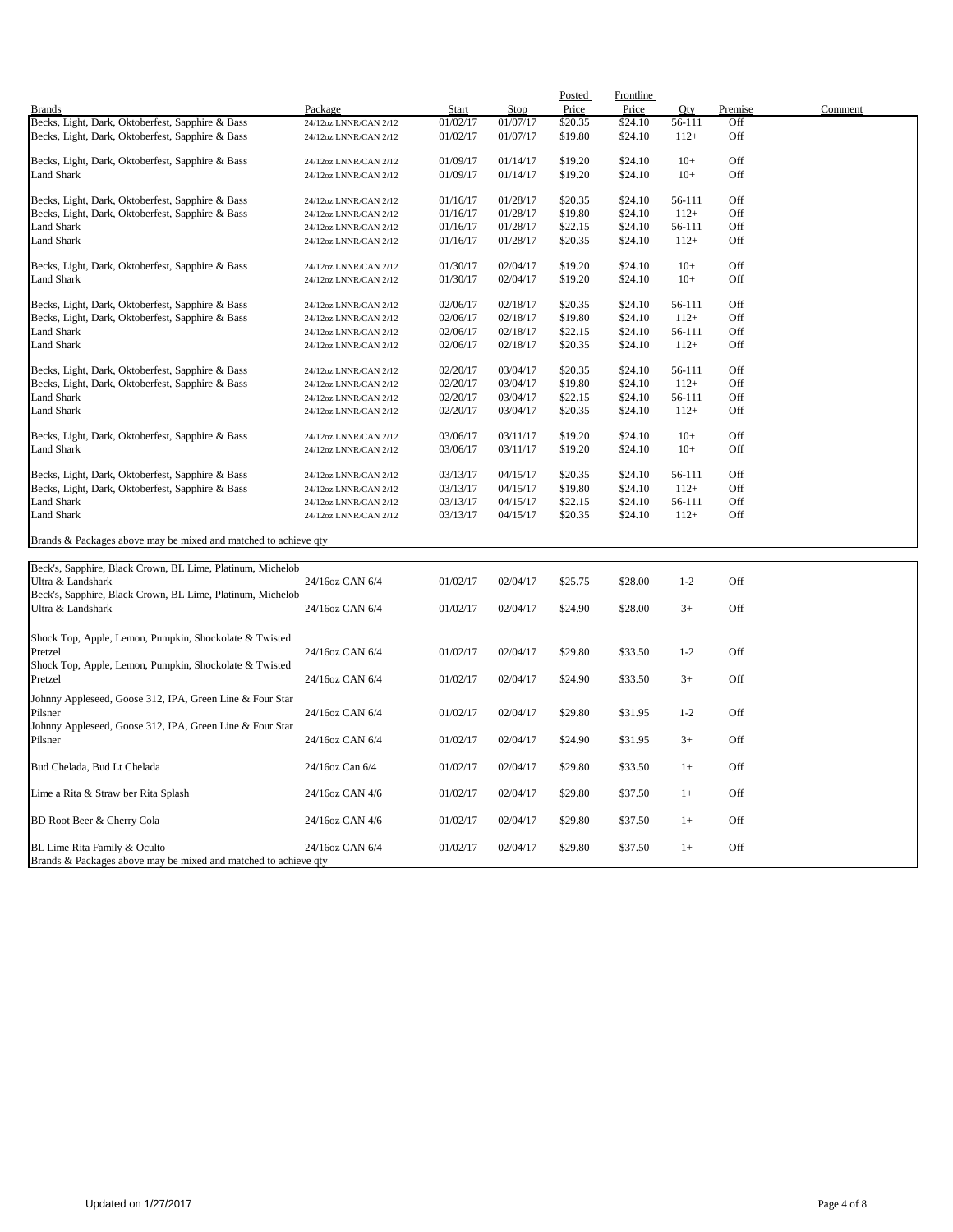|                                                                                                                                                                                       |                      |          |          | Posted  | <b>Frontline</b> |           |         |         |
|---------------------------------------------------------------------------------------------------------------------------------------------------------------------------------------|----------------------|----------|----------|---------|------------------|-----------|---------|---------|
| <b>Brands</b>                                                                                                                                                                         | Package              | Start    | Stop     | Price   | Price            | Qty       | Premise | Comment |
| Beck's, Sapphire, Black Crown, BL Lime, Platinum, Michelob<br>Ultra & Landshark                                                                                                       | 24/16oz CAN 6/4      | 02/06/17 | 04/01/17 | \$25.75 | \$28.00          | $1 - 2$   | Off     |         |
| Beck's, Sapphire, Black Crown, BL Lime, Platinum, Michelob<br>Ultra & Landshark                                                                                                       | 24/16oz CAN 6/4      | 02/06/17 | 04/01/17 | \$24.90 | \$28.00          | $3+$      | Off     |         |
| Shock Top, Apple, Lemon, Pumpkin, Shockolate & Twisted<br>Pretzel                                                                                                                     | 24/16oz CAN 6/4      | 02/06/17 | 04/01/17 | \$29.80 | \$33.50          | $1 - 2$   | Off     |         |
| Shock Top, Apple, Lemon, Pumpkin, Shockolate & Twisted<br>Pretzel                                                                                                                     | 24/16oz CAN 6/4      | 02/06/17 | 04/01/17 | \$24.90 | \$33.50          | $3+$      | Off     |         |
| Johnny Appleseed, Goose 312, IPA, Green Line & Four Star                                                                                                                              |                      |          |          |         |                  |           |         |         |
| Pilsner<br>Johnny Appleseed, Goose 312, IPA, Green Line & Four Star                                                                                                                   | 24/16oz CAN 6/4      | 02/06/17 | 04/01/17 | \$29.80 | \$31.95          | $1 - 2$   | Off     |         |
| Pilsner                                                                                                                                                                               | 24/16oz CAN 6/4      | 02/06/17 | 04/01/17 | \$24.90 | \$31.95          | $3+$      | Off     |         |
| Bud Chelada, Bud Lt Chelada                                                                                                                                                           | 24/16oz Can 6/4      | 02/06/17 | 04/01/17 | \$29.80 | \$33.50          | $1+$      | Off     |         |
| Lime a Rita & Straw ber Rita Splash                                                                                                                                                   | 24/16oz CAN 4/6      | 02/06/17 | 04/01/17 | \$29.80 | \$37.50          | $1+$      | Off     |         |
| BL Lime Rita Family & Oculto<br>Brands & Packages above may be mixed and matched to achieve qty                                                                                       | 24/16oz CAN 6/4      | 02/06/17 | 04/01/17 | \$29.80 | \$37.50          | $1+$      | Off     |         |
| <b>Boddington's Pub</b>                                                                                                                                                               | 24/16oz CAN 6/4      | 01/02/17 | 04/01/17 | \$39.15 | \$41.75          | $72+$     | Off     |         |
| BP Blueberry, Oktoberfest, Pumpkin, Summer, Winter, Spring, Toasted                                                                                                                   |                      |          |          |         |                  |           |         |         |
| Lager, Hoptical Illusion & Mosaic Session IPA<br>BP Blueberry, Oktoberfest, Pumpkin, Summer, Winter, Spring, Toasted                                                                  | 24/12oz LNNR 4/6     | 01/02/17 | 01/28/17 | \$27.70 | \$30.90          | $25 - 55$ | Off     |         |
| Lager, Hoptical Illusion & Mosaic Session IPA<br>Goose 312, 312 Pale Ale, Honkers, IPA, Winter, Summer, Harvest Ale,                                                                  | 24/12oz LNNR 4/6     | 01/02/17 | 01/28/17 | \$26.70 | \$30.90          | $56+$     | Off     |         |
| Sixth Day, Endless IPA, Rambler IPA, Oktob, Preseason, 10 Hills Pale Ale,<br>Four Star, Green Line & Appleseed                                                                        | 24/12oz LNNR/Can 4/6 | 01/02/17 | 01/28/17 | \$27.70 | \$30.90          | $25 - 55$ | Off     |         |
| Goose 312, 312 Pale Ale, Honkers, IPA, Winter, Summer, Harvest Ale,<br>Sixth Day, Endless IPA, Rambler IPA, Oktob, Preseason, 10 Hills Pale Ale,<br>Four Star, Green Line & Appleseed | 24/12oz LNNR/Can 4/6 | 01/02/17 | 01/28/17 | \$26.70 | \$30.90          | $56+$     | Off     |         |
| Brands & Packages above may be mixed and matched to achieve qty                                                                                                                       |                      |          |          |         |                  |           |         |         |
| BP Blueberry, Oktoberfest, Pumpkin, Summer, Winter, Spring, Toasted<br>Lager, Hoptical Illusion & Mosaic Session IPA                                                                  | 24/12oz LNNR 4/6     | 01/30/17 | 02/04/17 | \$19.20 | \$30.90          | $10+$     | Off     |         |
| Goose 312, 312 Pale Ale, Honkers, IPA, Winter, Summer, Harvest Ale,<br>Sixth Day, Endless IPA, Rambler IPA, Oktob, Preseason, 10 Hills Pale Ale,                                      |                      |          |          |         |                  |           |         |         |
| Four Star, Green Line & Appleseed<br>Goose 312, 312 Pale Ale, Honkers, IPA, Winter, Summer, Harvest Ale,                                                                              | 24/12oz LNNR/Can 4/6 | 01/30/17 | 02/04/17 | \$27.70 | \$30.90          | $25 - 55$ | Off     |         |
| Sixth Day, Endless IPA, Rambler IPA, Oktob, Preseason, 10 Hills Pale Ale,<br>Four Star, Green Line & Appleseed<br>Brands & Packages above may be mixed and matched to achieve qty     | 24/12oz LNNR/Can 4/6 | 01/30/17 | 02/04/17 | \$26.70 | \$30.90          | $56+$     | Off     |         |
| BP Blueberry, Oktoberfest, Pumpkin, Summer, Winter, Spring, Toasted<br>Lager, Hoptical Illusion & Mosaic Session IPA                                                                  | 24/12oz LNNR 4/6     | 02/06/17 | 03/11/17 | \$27.70 | \$30.90          | 25-55     | Off     |         |
| BP Blueberry, Oktoberfest, Pumpkin, Summer, Winter, Spring, Toasted<br>Lager, Hoptical Illusion & Mosaic Session IPA                                                                  | 24/12oz LNNR 4/6     | 02/06/17 | 03/11/17 | \$26.70 | \$30.90          | $56+$     | Off     |         |
| Goose 312, 312 Pale Ale, Honkers, IPA, Winter, Summer, Harvest Ale,                                                                                                                   |                      |          |          |         |                  |           |         |         |
| Sixth Day, Endless IPA, Rambler IPA, Oktob, Preseason, 10 Hills Pale Ale,<br>Four Star, Green Line & Appleseed                                                                        | 24/12oz LNNR/Can 4/6 | 02/06/17 | 03/11/17 | \$27.70 | \$30.90          | $25 - 55$ | Off     |         |
| Goose 312, 312 Pale Ale, Honkers, IPA, Winter, Summer, Harvest Ale,<br>Sixth Day, Endless IPA, Rambler IPA, Oktob, Preseason, 10 Hills Pale Ale,                                      |                      |          |          |         |                  |           |         |         |
| Four Star, Green Line & Appleseed<br>Brands & Packages above may be mixed and matched to achieve qty                                                                                  | 24/12oz LNNR/Can 4/6 | 02/06/17 | 03/11/17 | \$26.70 | \$30.90          | $56+$     | Off     |         |
| BP Blueberry, Oktoberfest, Pumpkin, Summer, Winter, Spring, Toasted<br>Lager, Hoptical Illusion & Mosaic Session IPA                                                                  | 24/12oz LNNR 4/6     | 03/13/17 | 03/19/17 | \$27.70 | \$30.90          | $25 - 55$ | Off     |         |
| BP Blueberry, Oktoberfest, Pumpkin, Summer, Winter, Spring, Toasted<br>Lager, Hoptical Illusion & Mosaic Session IPA                                                                  | 24/12oz LNNR 4/6     | 03/13/17 | 03/19/17 | \$26.70 | \$30.90          | $56+$     | Off     |         |
| Goose 312, 312 Pale Ale, Honkers, IPA, Winter, Summer, Harvest Ale,                                                                                                                   |                      |          |          |         |                  |           |         |         |
| Sixth Day, Endless IPA, Rambler IPA, Oktob, Preseason, 10 Hills Pale Ale,<br>Four Star, Green Line & Appleseed                                                                        | 24/12oz LNNR/Can 4/6 | 03/13/17 | 03/19/17 | \$19.20 | \$30.90          | $10+$     | Off     |         |
| Brands & Packages above may be mixed and matched to achieve qty                                                                                                                       |                      |          |          |         |                  |           |         |         |
| BP Blueberry, Oktoberfest, Pumpkin, Summer, Winter, Spring, Toasted<br>Lager, Hoptical Illusion & Mosaic Session IPA                                                                  | 24/12oz LNNR 4/6     | 03/20/17 | 07/01/17 | \$27.70 | \$30.90          | $25 - 55$ | Off     |         |
| BP Blueberry, Oktoberfest, Pumpkin, Summer, Winter, Spring, Toasted<br>Lager, Hoptical Illusion & Mosaic Session IPA                                                                  | 24/12oz LNNR 4/6     | 03/20/17 | 07/01/17 | \$26.70 | \$30.90          | $56+$     | Off     |         |
| Goose 312, 312 Pale Ale, Honkers, IPA, Winter, Summer, Harvest Ale,                                                                                                                   |                      |          |          |         |                  |           |         |         |
| Sixth Day, Endless IPA, Rambler IPA, Oktob, Preseason, 10 Hills Pale Ale,<br>Four Star, Green Line & Appleseed                                                                        | 24/12oz LNNR/Can 4/6 | 03/20/17 | 07/01/17 | \$27.70 | \$30.90          | $25 - 55$ | Off     |         |
| Goose 312, 312 Pale Ale, Honkers, IPA, Winter, Summer, Harvest Ale,<br>Sixth Day, Endless IPA, Rambler IPA, Oktob, Preseason, 10 Hills Pale Ale,                                      | 24/12oz LNNR/Can 4/6 | 03/20/17 | 07/01/17 | \$26.70 | \$30.90          | $56+$     | Off     |         |
| Four Star, Green Line & Appleseed<br>Brands & Packages above may be mixed and matched to achieve qty                                                                                  |                      |          |          |         |                  |           |         |         |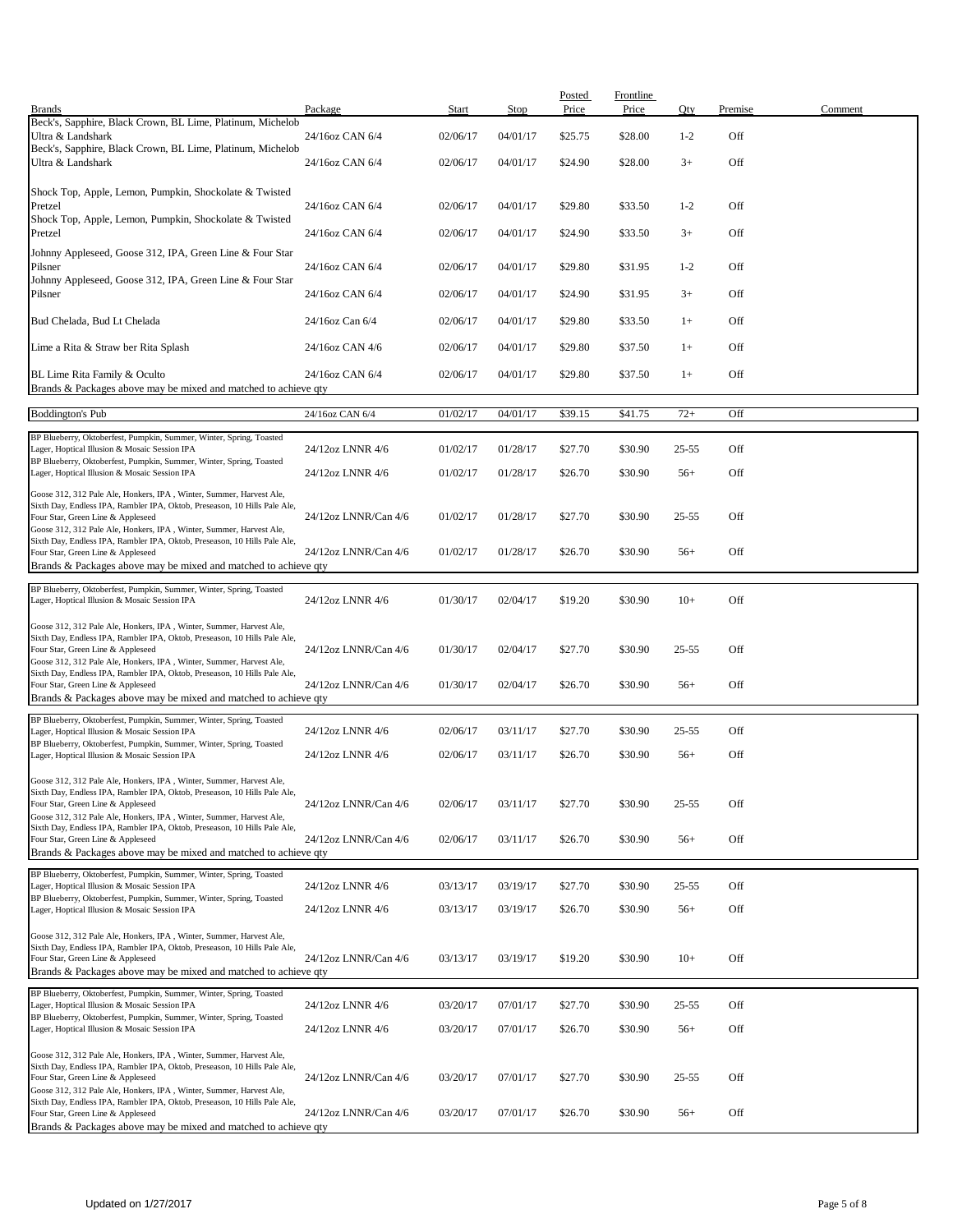| <b>Brands</b>                                                                                                                                     | Package                                         | Start    | <b>Stop</b> | Posted<br>Price | Frontline<br>Price | Qty       | Premise | Comment             |
|---------------------------------------------------------------------------------------------------------------------------------------------------|-------------------------------------------------|----------|-------------|-----------------|--------------------|-----------|---------|---------------------|
| Shock Top, Wheat IPA, Lemon, Pumpkin, Variety, Apple, Winter, Honey                                                                               |                                                 |          |             |                 |                    |           |         |                     |
| Bourbon, Choc, Pretzel & Ginger                                                                                                                   | 24/12oz LNNR/Can 2/12                           | 01/02/17 | 01/21/17    | \$24.60         | \$27.75            | 14-55     | Off     |                     |
| Shock Top, Wheat IPA, Lemon, Pumpkin, Variety, Apple, Winter, Honey                                                                               |                                                 |          |             |                 |                    |           |         |                     |
| Bourbon, Choc, Pretzel & Ginger                                                                                                                   | 24/12oz LNNR/Can 2/12                           | 01/02/17 | 01/21/17    | \$23.60         | \$27.75            | 56-111    | Off     |                     |
| Shock Top, Wheat IPA, Lemon, Pumpkin, Variety, Apple, Winter, Honey<br>Bourbon, Choc, Pretzel & Ginger                                            | 24/12oz LNNR/Can 2/12                           | 01/02/17 | 01/21/17    | \$22.60         | \$27.75            | $112+$    | Off     |                     |
|                                                                                                                                                   |                                                 |          |             |                 |                    |           |         |                     |
| Goose 312, 312 Pale, Honkers, IPA, Winter, Summer, Fall, Harvest Ale,<br>Endless IPA, Winter, Four Star, Green Line, Preseason & Johnny Appleseed | 24/12oz LNNR/CN 2/12                            | 01/02/17 | 01/21/17    | \$26.25         | \$29.65            | 14-55     | Off     |                     |
| Goose 312, 312 Pale, Honkers, IPA, Winter, Summer, Fall, Harvest Ale,                                                                             |                                                 |          |             |                 |                    |           |         |                     |
| Endless IPA, Winter, Four Star, Green Line, Preseason & Johnny Appleseed                                                                          | 24/12oz LNNR/CN 2/12                            | 01/02/17 | 01/21/17    | \$25.25         | \$29.65            | $56+$     | Off     |                     |
| Stella, Stella Cidre, Hoegaarden, Belgian Sampler                                                                                                 | 24/11.2oz LNNR/Can 2/12 &<br>20/14.9oz Can 2/12 | 01/02/17 | 01/21/17    | \$27.50         | \$33.30            | 14-199    | Off     |                     |
| Stella, Stella Cidre, Hoegaarden, Belgian Sampler                                                                                                 | 24/11.2oz LNNR/Can 2/12 &<br>20/14.9oz Can 2/12 | 01/02/17 | 01/21/17    | \$26.50         | \$33.30            | $200+$    | Off     |                     |
| Brands & Packages above may be mixed and matched to achieve qty                                                                                   |                                                 |          |             |                 |                    |           |         |                     |
|                                                                                                                                                   |                                                 |          |             |                 |                    |           |         |                     |
| Shock Top, Wheat IPA, Lemon, Pumpkin, Variety, Apple, Winter, Honey                                                                               |                                                 |          |             |                 |                    |           |         |                     |
| Bourbon, Choc, Pretzel & Ginger                                                                                                                   | 24/12oz LNNR/Can 2/12                           | 01/02/17 | 01/21/17    | \$24.60         | \$27.75            | 14-55     | Off     |                     |
| Shock Top, Wheat IPA, Lemon, Pumpkin, Variety, Apple, Winter, Honey<br>Bourbon, Choc, Pretzel & Ginger                                            | 24/12oz LNNR/Can 2/12                           | 01/02/17 | 01/21/17    | \$23.60         | \$27.75            | 56-111    | Off     |                     |
| Shock Top, Wheat IPA, Lemon, Pumpkin, Variety, Apple, Winter, Honey                                                                               |                                                 |          |             |                 |                    |           |         |                     |
| Bourbon, Choc, Pretzel & Ginger                                                                                                                   | 24/12oz LNNR/Can 2/12                           | 01/02/17 | 01/21/17    | \$22.60         | \$27.75            | $112+$    | Off     |                     |
|                                                                                                                                                   |                                                 |          |             |                 |                    |           |         |                     |
| Goose 312, 312 Pale, Honkers, IPA, Winter, Summer, Fall, Harvest Ale,                                                                             |                                                 |          |             |                 |                    |           |         |                     |
| Endless IPA, Winter, Four Star, Green Line, Preseason & Johnny Appleseed                                                                          |                                                 |          |             |                 |                    |           |         |                     |
|                                                                                                                                                   | 24/12oz LNNR/CN 2/12                            | 01/02/17 | 01/21/17    | \$26.25         | \$29.65            | 14-55     | Off     |                     |
| Goose 312, 312 Pale, Honkers, IPA, Winter, Summer, Fall, Harvest Ale,                                                                             |                                                 |          |             |                 |                    |           |         |                     |
| Endless IPA, Winter, Four Star, Green Line, Preseason & Johnny Appleseed                                                                          | 24/12oz LNNR/CN 2/12                            | 01/02/17 | 01/21/17    | \$25.25         | \$29.65            | $56+$     | Off     |                     |
| Brands & Packages above may be mixed and matched to achieve qty                                                                                   |                                                 |          |             |                 |                    |           |         |                     |
|                                                                                                                                                   |                                                 |          |             |                 |                    |           |         |                     |
| Goose Seasonal Sampler                                                                                                                            | $24/12$ oz Can                                  | 01/02/17 | 04/01/17    | \$25.45         | \$28.85            | 14-55     | Off     |                     |
| Goose Seasonal Sampler                                                                                                                            | $24/12$ oz Can                                  | 01/02/17 | 04/01/17    | \$24.45         | \$28.85            | $56+$     | Off     |                     |
| Brands & Packages above may be mixed and matched to achieve qty                                                                                   |                                                 |          |             |                 |                    |           |         |                     |
| Goose Seasonal Sampler                                                                                                                            | 24/12oz LNNR                                    | 01/02/17 | 04/01/17    | \$26.80         | \$28.85            | $10 - 55$ | Off     |                     |
| Goose Seasonal Sampler                                                                                                                            | 24/12oz LNNR                                    | 01/02/17 | 04/01/17    | \$25.50         | \$28.85            | 56-111    | Off     |                     |
| Goose Seasonal Sampler                                                                                                                            | 24/12oz LNNR                                    | 01/02/17 | 04/01/17    | \$24.50         | \$28.85            | $112+$    | Off     |                     |
| Brands & Packages above may be mixed and matched to achieve qty                                                                                   |                                                 |          |             |                 |                    |           |         |                     |
|                                                                                                                                                   |                                                 |          |             |                 |                    |           |         |                     |
| Stella Artois                                                                                                                                     | 20/9.6oz LNR                                    | 01/02/17 | 04/01/17    | \$19.90         | \$21.95            | $3+$      | Off     |                     |
|                                                                                                                                                   |                                                 |          |             |                 |                    |           |         |                     |
| Stella Artois, Cidre, Hoegaarden, Leffe Blonde/Brown                                                                                              | 24/11.2oz LNNR/Can 4/6                          | 01/02/17 | 01/21/17    | \$26.75         | \$32.55            | 72-111    | Off     |                     |
| Stella Artois, Cidre, Hoegaarden, Leffe Blonde/Brown                                                                                              | 24/11.2oz LNNR/Can 4/6                          | 01/02/17 | 01/21/17    | \$25.75         | \$32.55            | $112+$    | Off     |                     |
| Brands & Packages above may be mixed and matched to achieve qty                                                                                   |                                                 |          |             |                 |                    |           |         |                     |
| Stella Artois, Cidre, Hoegaarden, Leffe Blonde/Brown                                                                                              | 24/11.2oz LNNR/CN 4/6                           | 01/23/17 | 02/04/17    | \$26.40         | \$32.55            | 56-111    | Off     |                     |
| Stella Artois, Cidre, Hoegaarden, Leffe Blonde/Brown                                                                                              | 24/11.2oz LNNR/CN 4/6                           | 01/23/17 | 02/04/17    | \$25.75         | \$32.55            | 112-215   | Off     |                     |
| Stella Artois, Cidre, Hoegaarden, Leffe Blonde/Brown                                                                                              | 24/11.2oz LNNR/CN 4/6                           | 01/23/17 | 02/04/17    | \$24.46         | \$32.55            | $216+$    | Off     |                     |
|                                                                                                                                                   |                                                 |          |             |                 |                    |           |         |                     |
|                                                                                                                                                   | 24/11.2oz LNNR/Can 2/12 &                       |          |             |                 |                    |           |         |                     |
| Stella, Stella Cidre, Hoegaarden, Belgian Sampler                                                                                                 | 20/14.9oz Can 2/12                              | 01/23/17 | 02/04/17    | \$30.30         | \$33.30            | $1 - 4$   | Off     |                     |
|                                                                                                                                                   | 24/11.2oz LNNR/Can 2/12 &                       |          |             |                 |                    |           |         |                     |
| Stella, Stella Cidre, Hoegaarden, Belgian Sampler                                                                                                 | 20/14.9oz Can 2/12                              | 01/23/17 | 02/04/17    | \$27.00         | \$33.30            | $5 - 55$  | Off     |                     |
|                                                                                                                                                   | 24/11.2oz LNNR/Can 2/12 &                       |          |             |                 |                    |           |         |                     |
| Stella, Stella Cidre, Hoegaarden, Belgian Sampler                                                                                                 | 20/14.9oz Can 2/12<br>24/11.2oz LNNR/Can 2/12 & | 01/23/17 | 02/04/17    | \$26.40         | \$33.30            | 56-111    | Off     |                     |
| Stella, Stella Cidre, Hoegaarden, Belgian Sampler                                                                                                 | 20/14.9oz Can 2/12                              | 01/23/17 | 02/04/17    | \$25.75         | \$33.30            | $112+$    | Off     |                     |
| Brands & Packages above may be mixed and matched to achieve qty                                                                                   |                                                 |          |             |                 |                    |           |         |                     |
|                                                                                                                                                   |                                                 |          |             |                 |                    |           |         |                     |
| Stella Artois, Cidre, Hoegaarden, Leffe Blonde/Brown                                                                                              | 24/11.2oz LNNR/CN 4/6                           | 02/06/17 | 02/11/17    | \$29.25         | \$32.55            | $15 - 55$ | Off     | <b>Price Change</b> |
| Stella Artois, Cidre, Hoegaarden, Leffe Blonde/Brown                                                                                              | 24/11.2oz LNNR/CN 4/6                           | 02/06/17 | 02/11/17    | \$26.40         | \$32.55            | 56-111    | Off     |                     |
| Stella Artois, Cidre, Hoegaarden, Leffe Blonde/Brown                                                                                              | 24/11.2oz LNNR/CN 4/6                           | 02/06/17 | 02/11/17    | \$25.75         | \$32.55            | $112+$    | Off     |                     |
|                                                                                                                                                   |                                                 |          |             |                 |                    |           |         |                     |
|                                                                                                                                                   | 24/11.2oz LNNR/Can 2/12 &                       |          |             |                 |                    |           |         |                     |
| Stella, Stella Cidre, Hoegaarden, Belgian Sampler                                                                                                 | 20/14.9oz Can 2/12                              | 02/06/17 | 02/11/17    | \$30.30         | \$33.30            | $1 - 4$   | Off     |                     |
|                                                                                                                                                   | 24/11.2oz LNNR/Can 2/12 &                       |          |             |                 |                    |           |         |                     |
| Stella, Stella Cidre, Hoegaarden, Belgian Sampler                                                                                                 | 20/14.9oz Can 2/12                              | 02/06/17 | 02/11/17    | \$27.00         | \$33.30            | $5 - 55$  | Off     |                     |
|                                                                                                                                                   | 24/11.2oz LNNR/Can 2/12 &                       |          |             |                 |                    |           |         |                     |
| Stella, Stella Cidre, Hoegaarden, Belgian Sampler                                                                                                 | 20/14.9oz Can 2/12                              | 02/06/17 | 02/11/17    | \$26.40         | \$33.30            | 56-111    | Off     |                     |
| Stella, Stella Cidre, Hoegaarden, Belgian Sampler                                                                                                 | 24/11.2oz LNNR/Can 2/12 &<br>20/14.9oz Can 2/12 | 02/06/17 | 02/11/17    | \$25.75         | \$33.30            | $112+$    | Off     |                     |
| Brands & Packages above may be mixed and matched to achieve qty                                                                                   |                                                 |          |             |                 |                    |           |         |                     |
|                                                                                                                                                   |                                                 |          |             |                 |                    |           |         |                     |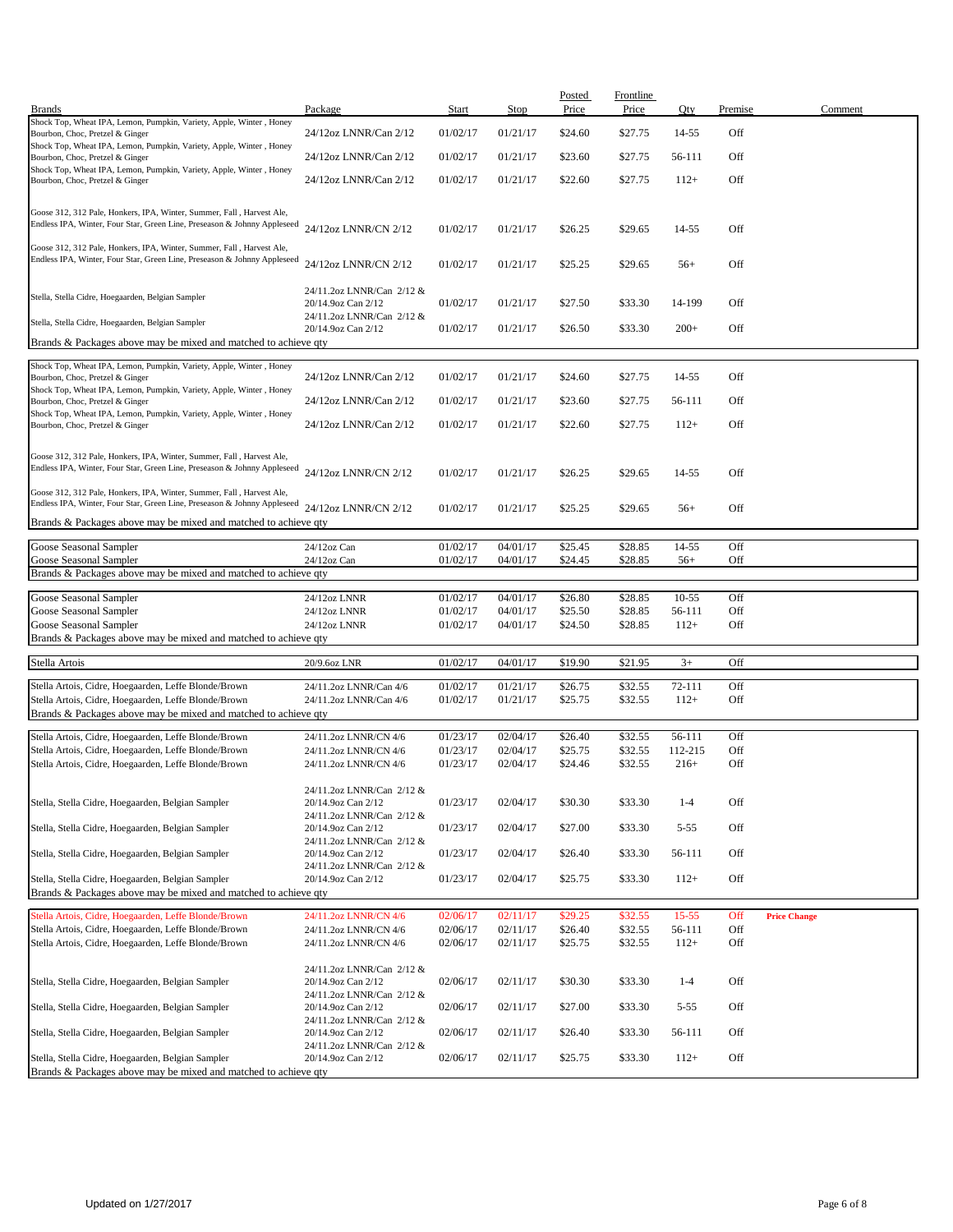|                                                                                                                          |                           |          |          | Posted  | <b>Frontline</b> |          |          |         |
|--------------------------------------------------------------------------------------------------------------------------|---------------------------|----------|----------|---------|------------------|----------|----------|---------|
| <b>Brands</b>                                                                                                            | Package                   | Start    | Stop     | Price   | Price            | Qty      | Premise  | Comment |
| Stella Artois, Cidre, Hoegaarden, Leffe Blonde/Brown                                                                     | 24/11.2oz LNNR/CN 4/6     | 02/13/17 | 04/01/17 | \$26.40 | \$32.55          | 56-111   | Off      |         |
| Stella Artois, Cidre, Hoegaarden, Leffe Blonde/Brown                                                                     | 24/11.2oz LNNR/CN 4/6     | 02/13/17 | 04/01/17 | \$25.75 | \$32.55          | 112-215  | Off      |         |
| Stella Artois, Cidre, Hoegaarden, Leffe Blonde/Brown                                                                     | 24/11.2oz LNNR/CN 4/6     | 02/13/17 | 04/01/17 | \$24.46 | \$32.55          | $216+$   | Off      |         |
|                                                                                                                          |                           |          |          |         |                  |          |          |         |
|                                                                                                                          | 24/11.2oz LNNR/Can 2/12 & |          |          |         |                  |          |          |         |
| Stella, Stella Cidre, Hoegaarden, Belgian Sampler                                                                        | 20/14.9oz Can 2/12        | 02/13/17 | 04/01/17 | \$30.30 | \$33.30          | $1 - 4$  | Off      |         |
|                                                                                                                          | 24/11.2oz LNNR/Can 2/12 & |          |          |         |                  |          |          |         |
| Stella, Stella Cidre, Hoegaarden, Belgian Sampler                                                                        | 20/14.9oz Can 2/12        | 02/13/17 | 04/01/17 | \$27.00 | \$33.30          | $5 - 55$ | Off      |         |
|                                                                                                                          | 24/11.2oz LNNR/Can 2/12 & |          |          |         |                  |          |          |         |
| Stella, Stella Cidre, Hoegaarden, Belgian Sampler                                                                        | 20/14.9oz Can 2/12        | 02/13/17 | 04/01/17 | \$26.40 | \$33.30          | 56-111   | Off      |         |
|                                                                                                                          | 24/11.2oz LNNR/Can 2/12 & |          |          |         |                  |          |          |         |
| Stella, Stella Cidre, Hoegaarden, Belgian Sampler                                                                        | 20/14.9oz Can 2/12        | 02/13/17 | 04/01/17 | \$25.75 | \$33.30          | $112+$   | Off      |         |
| Brands & Packages above may be mixed and matched to achieve qty                                                          |                           |          |          |         |                  |          |          |         |
| Montejo                                                                                                                  | 24/12oz Can 2/12          | 01/02/17 | 04/01/17 | \$19.95 | \$23.00          | $5+$     | Off & On |         |
|                                                                                                                          |                           |          |          |         |                  |          |          |         |
| Kona Longboard, Fire Rock, Pipeline, Wailua Wheat, Koko Brown,                                                           |                           |          |          |         |                  |          |          |         |
| Castaway, Big Wave, Lemongrass & Lavaman                                                                                 | 24/12oz LNNR 4/6          | 01/02/17 | 02/11/17 | \$25.56 | \$28.76          | 15-24    | On & Off |         |
| Kona Longboard, Fire Rock, Pipeline, Wailua Wheat, Koko Brown,                                                           |                           |          | 02/11/17 |         |                  | $25+$    |          |         |
| Castaway, Big Wave, Lemongrass & Lavaman                                                                                 | 24/12oz LNNR 4/6          | 01/02/17 |          | \$23.56 | \$28.76          |          | On & Off |         |
|                                                                                                                          |                           |          |          |         |                  |          |          |         |
| Kona Longboard, Fire Rock, Pipeline, Wailua Wheat, Koko Brown,<br>Castaway, Big Wave, Lemongrass & Lavaman               | 24/12oz LNNR 4/6          | 02/27/17 | 04/01/17 | \$25.56 | \$28.76          | $15+$    | On & Off |         |
| Brands & Packages above may be mixed and matched to achieve qty                                                          |                           |          |          |         |                  |          |          |         |
|                                                                                                                          |                           |          |          |         |                  |          |          |         |
|                                                                                                                          | 2/12/12 LNNR & Can        | 01/09/17 | 01/28/17 | \$23.98 | \$27.18          | $25+$    | On & Off |         |
| Kona Longboard, Castaway, Variety & Big Wave                                                                             |                           |          |          |         |                  |          |          |         |
| Brands & Packages above may be mixed and matched to achieve qty                                                          |                           |          |          |         |                  |          |          |         |
|                                                                                                                          |                           |          |          |         |                  |          |          |         |
| Redhook ESB, IPA, Pilsner, Audible & Seasonal                                                                            | 24/12oz LNNR 4/6          | 01/30/17 | 02/25/17 | \$23.97 | \$27.17          | $15+$    | Off      |         |
| Brands & Packages above may be mixed and matched to achieve qty                                                          |                           |          |          |         |                  |          |          |         |
| Widmer Hefeweizen, Drop Top Amber Ale, Drifter Pale Ale, Rotator IPA,                                                    |                           |          |          |         |                  |          |          |         |
| Upheaval, Alchemy & BRRR                                                                                                 | 24/12oz LNNR 4/6          | 01/30/17 | 02/25/17 | \$28.80 | \$32.00          | $15+$    | Off      |         |
| Brands & Packages above may be mixed and matched to achieve qty                                                          |                           |          |          |         |                  |          |          |         |
|                                                                                                                          |                           |          |          |         |                  |          |          |         |
| Widmer Omission IPA, Lager & Pale Ale                                                                                    | 24/12oz LNNR 4/6          | 01/30/17 | 04/29/17 | \$28.80 | \$32.00          | $25+$    | Off      |         |
| Brands & Packages above may be mixed and matched to achieve qty                                                          |                           |          |          |         |                  |          |          |         |
|                                                                                                                          |                           |          |          |         |                  |          |          |         |
| SweetWater 420, IPA & Tacklebox                                                                                          | 24/12oz LNNR/Can 2/12     | 1/2/17   | 12/30/17 | \$27.00 | \$29.15          | $5+$     | Off      |         |
| Brands & Packages above may be mixed and matched to achieve qty                                                          |                           |          |          |         |                  |          |          |         |
| SweetWater 420, IPA                                                                                                      | 24/16oz Can 6/4           | 1/2/17   | 12/30/17 | \$28.50 | \$33.45          | $2+$     | Off      |         |
| Brands & Packages above may be mixed and matched to achieve qty                                                          |                           |          |          |         |                  |          |          |         |
|                                                                                                                          |                           |          |          |         |                  |          |          |         |
| 3 Daughters Beach Blonde, Rod Bender, Stern Line, Blonde                                                                 |                           |          |          |         |                  |          |          |         |
| Coffee & Bimini Twist                                                                                                    | 24/12oz Can 4/6           | 1/1/17   | 1/28/17  | \$26.95 | \$30.00          | $50+$    | Off      |         |
|                                                                                                                          |                           |          |          |         |                  |          |          |         |
| 3 Daughters Beach Blonde, Rod Bender, Stern Line, Blonde                                                                 |                           |          |          |         |                  |          |          |         |
| Coffee & Bimini Twist                                                                                                    | 24/12oz Can 4/6           | 1/30/17  | 2/25/17  | \$28.00 | \$30.00          | $3+$     | Off      |         |
| Brands & Packages above may be mixed and matched to achieve qty                                                          |                           |          |          |         |                  |          |          |         |
|                                                                                                                          |                           |          |          |         |                  |          |          |         |
| Seagram's Variety                                                                                                        | 24/12oz Can/LNR 2/12      | 01/02/17 | 01/31/17 | \$18.00 | \$18.90          | $10+$    | Off      |         |
| Brands & Packages above may be mixed and matched to achieve qty                                                          |                           |          |          |         |                  |          |          |         |
|                                                                                                                          |                           |          |          |         |                  |          |          |         |
| Seagram's Hard Soda (Lemon Lime & Orange)                                                                                | 24/12oz LNNR 4/6          | 02/01/17 | 02/28/17 | \$15.25 | \$23.98          | $5+$     | Off      |         |
| Brands & Packages above may be mixed and matched to achieve qty                                                          |                           |          |          |         |                  |          |          |         |
|                                                                                                                          |                           |          |          |         |                  |          |          |         |
| Seagrams Family (Wild Berries, Strawberry Daiquiri, Peach Fuzzy Navel, Classic Lime                                      |                           |          |          |         |                  |          |          |         |
| Margarita, Calypso Colada, Black Cherry Fizz, Bahama Mama, Jamaican Me Happy,                                            |                           |          |          |         |                  |          |          |         |
| Lime Melonade, Pink Punch, Sangria, Mango, Mimosa, Raspberry Lemonade,                                                   |                           |          |          |         |                  |          |          |         |
| Watermelon Splash, Blackberry Breezer, Kiwi Strawberry, Aloha Tini, Apple<br>Pomegranate, Orange Swirl & Pink Pineapple) | 24/12oz LNNR 6/4          | 01/02/17 | 12/31/17 | \$19.16 | \$23.94          | $10+$    | Off      |         |
| Brands & Packages above may be mixed and matched to achieve qty                                                          |                           |          |          |         |                  |          |          |         |
|                                                                                                                          |                           |          |          |         |                  |          |          |         |
| Magic Hat Family (#9, Dream Machine, Vinyl, Rye, Electric Peel,                                                          |                           |          |          |         |                  |          |          |         |
| Circus Boy, Limited Rls, Seasonals)                                                                                      | 24/12oz LNNR 4/6          | 2/6/17   | 2/28/17  | \$30.30 | \$27.27          | $5+$     | Off      |         |
|                                                                                                                          |                           |          |          |         |                  |          |          |         |
| Magic Hat Family (#9, Dream Machine, Vinyl, Rye, Electric Peel,                                                          |                           |          |          |         |                  |          |          |         |
| Circus Boy, Limited Rls, Seasonals)                                                                                      | 24/12oz LNNR 4/6          | 5/1/17   | 6/30/17  | \$30.30 | \$27.27          | $5+$     | Off      |         |
|                                                                                                                          |                           |          |          |         |                  |          |          |         |
| Magic Hat Family (#9, Dream Machine, Vinyl, Rye, Electric Peel,                                                          |                           |          |          |         |                  |          |          |         |
| Circus Boy, Limited Rls, Seasonals)                                                                                      | 24/12oz LNNR 4/6          | 9/1/17   | 10/31/17 | \$30.30 | \$27.27          | $5+$     | Off      |         |
| Brands & Packages above may be mixed and matched to achieve qty                                                          |                           |          |          |         |                  |          |          |         |
|                                                                                                                          |                           |          |          |         |                  |          |          |         |
| Magic Hat Family (#9, Variety Packs & Seasonals)                                                                         | 24/12oz LNNR 2/12         | 3/1/17   | 4/30/17  | \$27.10 | \$24.15          | $5+$     | Off      |         |
|                                                                                                                          |                           |          |          |         |                  |          |          |         |
| Magic Hat Family (#9, Variety Packs & Seasonals)                                                                         | 24/12oz LNNR 4/6          | 7/1/17   | 8/31/17  | \$27.10 | \$24.15          | $5+$     | Off      |         |
|                                                                                                                          |                           |          |          |         |                  |          |          |         |
| Magic Hat Family (#9, Variety Packs & Seasonals)                                                                         | 24/12oz LNNR 4/6          | 12/1/17  | 12/31/17 | \$27.10 | \$24.15          | $5+$     | Off      |         |
| Brands & Packages above may be mixed and matched to achieve qty                                                          |                           |          |          |         |                  |          |          |         |
|                                                                                                                          |                           |          |          |         |                  |          |          |         |